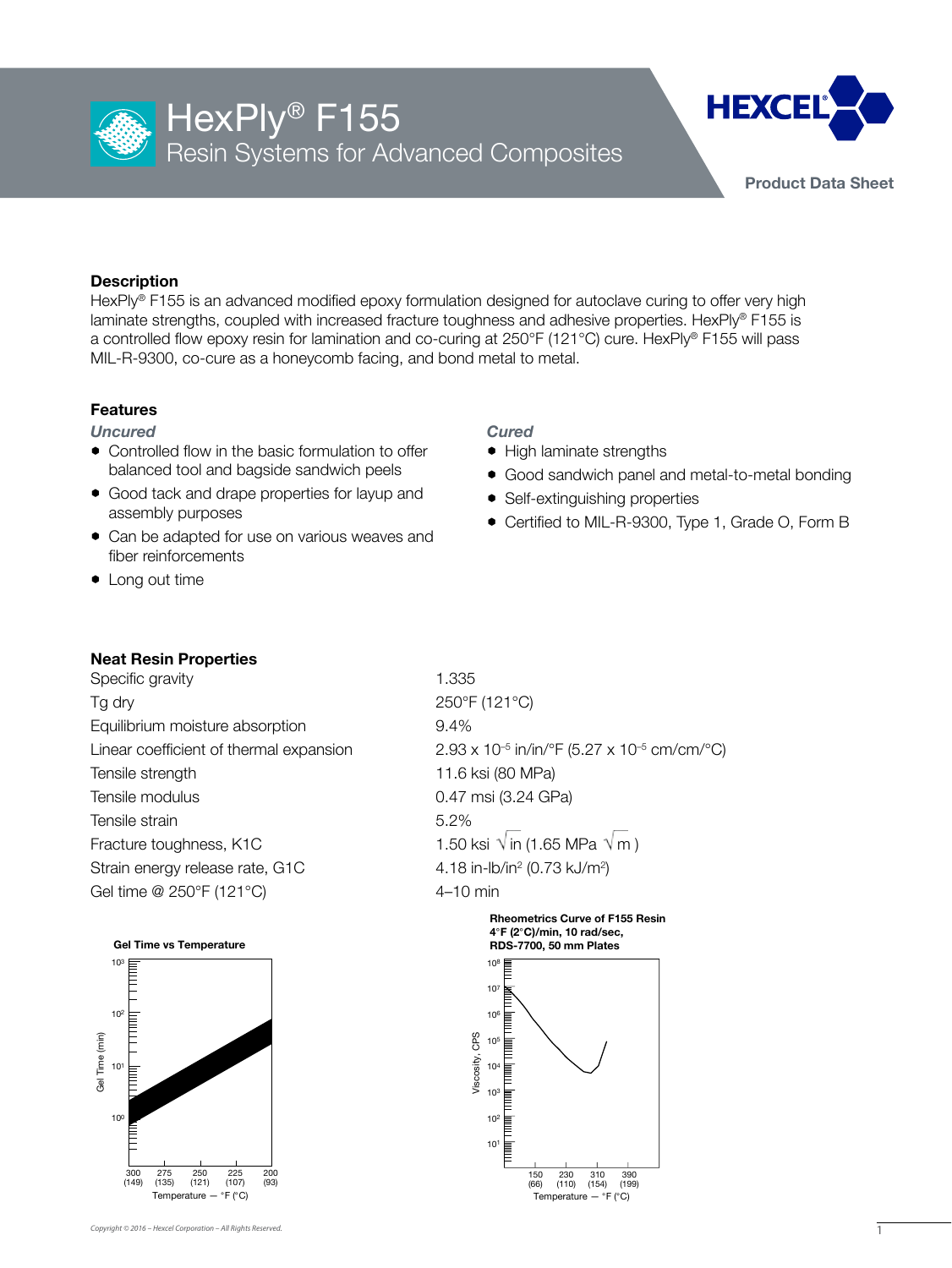



#### **Availability**

| <b>Form</b>                                 | <b>Hexcel Designation</b>                                       | <b>Fiber</b>              | <b>Fiber Areal</b><br>Wt. $g/m^2$ | <b>Weave</b>                                    | Count<br><b>Warp x Fill</b> | <b>Widths Available</b><br><b>Standard Width, in (cm)</b> |  |  |
|---------------------------------------------|-----------------------------------------------------------------|---------------------------|-----------------------------------|-------------------------------------------------|-----------------------------|-----------------------------------------------------------|--|--|
| Carbon                                      | T300<br>W3T282-42"-F155<br>Toho <sup>®</sup><br>W3C282-42"-F155 |                           | 194                               | Plain                                           | $12.5 \times 12.5$          | 42", 60"<br>(106.7, 152.4)                                |  |  |
| <b>Fabrics</b>                              | F3T584-42"-F155<br>F3C584-42"-F155                              | T300<br>Toho <sup>®</sup> | 370                               | 8 Harness Satin                                 | $24 \times 24$              | 42", 60"<br>(106.7, 152.4)                                |  |  |
| <b>Glass Fabrics</b>                        | 120-38"-F155                                                    | $450 - 1/2$               | 115                               | Crowfoot<br>MIL-C-9084<br><b>TYIII</b>          | $60 \times 58$              | 38", 50", 60"<br>(96.5, 127, 152.4)                       |  |  |
|                                             | 1581-38"-F155                                                   | $150 - 1/2$               | 303                               | 8 Harness Satin<br>MIL-C-9084<br><b>TYVIIIA</b> | 57 x 54                     | 38", 50", 60", 72"<br>(96.5, 127, 152.4,<br>182.9         |  |  |
|                                             | 7781-38"-F155                                                   | $75 - 1/0$                | 303                               | 8 Harness Satin<br>MIL-C-9084<br><b>TYVIIIB</b> | 57 x 54                     | 38", 50", 60", 72"<br>(96.5, 127, 152.4,<br>182.9         |  |  |
|                                             | <b>Kev. 49</b><br>K120-38"-F155<br>195                          |                           | 61                                | Plain                                           | $34 \times 34$              | 38", 50", 60"<br>(96.5, 127, 152.4)                       |  |  |
| <b>Kevlar<sup>®</sup></b><br><b>Fabrics</b> | <b>Kev. 49</b><br>K285-38"-F155<br>1140                         |                           | 170                               | Crowfoot                                        | $17 \times 17$              | 38", 50", 60"<br>(96.5, 127, 152.4)                       |  |  |
|                                             | K281-38"-F155                                                   | <b>Kev. 49</b><br>1140    | 170                               | Plain                                           | $17 \times 17$              | 38", 50", 60"<br>(96.5, 127, 152.4)                       |  |  |
| <b>Carbon Tapes</b>                         | TXX095-12"-F155                                                 | Various                   | 95                                |                                                 |                             |                                                           |  |  |
|                                             | TXX145-12"-F155<br>Various                                      |                           | 145                               |                                                 |                             |                                                           |  |  |
|                                             | TXX190-12"-F155                                                 | Various                   | 190                               |                                                 |                             | 12", 3"-24"                                               |  |  |
| <b>Glass Tape</b>                           | T2E285-12"-F155                                                 | E-Glass<br>1062           | 285                               | n/a                                             | n/a                         | $(30.5, 7.6 - 61)$                                        |  |  |
| Kevlar <sup>®</sup> Tape                    | T7D150-12"-F155                                                 | <b>Kev. 49</b><br>7100    | 150                               |                                                 |                             |                                                           |  |  |

*Note: Alternate carbon, glass, and Kevlar weaves may be used with the HexPly® F155 Resin System. Also, HexPly® F155 carbon tapes may be produced with*  various carbon fiber types and tow sizes. In designating carbon tape, the second digit represents tow size and the third digit represents fiber source. Contact the *nearest Hexcel Sales Office for additional information.*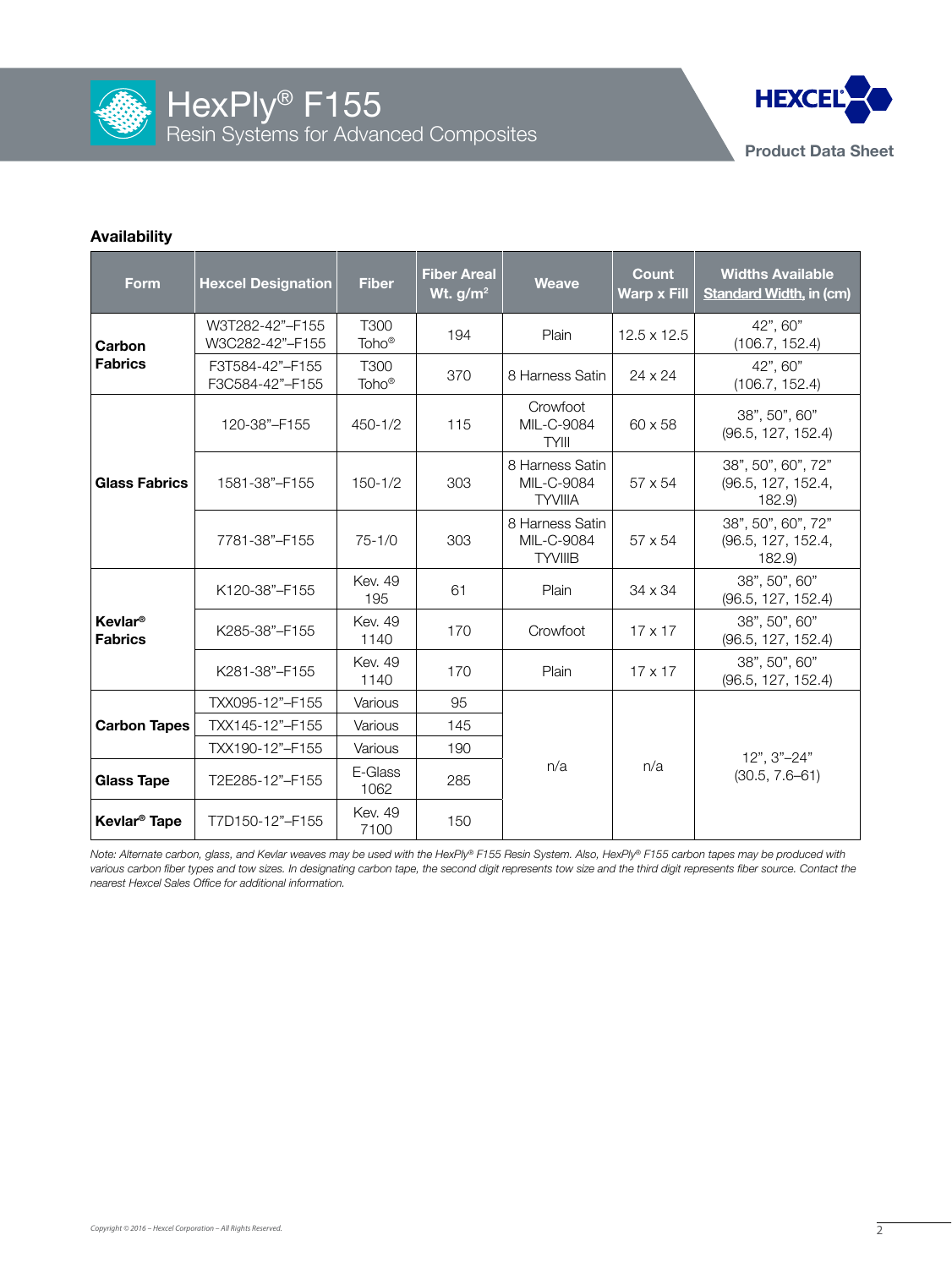



# **Physical Properties**

|                | <b>Kevlar Fabrics</b><br><b>Property</b>                    |                   |                    | <b>Glass Fabrics</b> |                   | <b>Carbon Tapes</b>   | <b>Carbon Fabrics</b> |                   |                        |                               |
|----------------|-------------------------------------------------------------|-------------------|--------------------|----------------------|-------------------|-----------------------|-----------------------|-------------------|------------------------|-------------------------------|
| <b>Prepreg</b> | Material                                                    | K <sub>120</sub>  | K <sub>285</sub>   | 120                  | 1581              | $95$ g/m <sup>2</sup> | 145 $g/m^2$           | 190 $g/m^2$       | W3T282<br>or<br>W3C282 | F3T584<br><b>or</b><br>F3C584 |
|                | % Flow<br>@ 250°F<br>50 psi<br>$(121^{\circ}C)$<br>345 kPa) | $14 - 26$         | $14 - 26$          | $8 - 20$             | $8 - 20$          | $4 - 16$              | $4 - 16$              | $4 - 16$          | $4 - 16$               | $4 - 16$                      |
|                | % Resin<br>content<br>(dry)                                 | 54-60             | $49 - 55$          | $42 - 48$            | $36 - 40$         | $38 - 40$             | $38 - 40$             | $38 - 40$         | $40 - 44$              | $40 - 44$                     |
| Laminate       | Cured<br>thickness<br>per ply,<br>in $(cm)$                 | 0.0045<br>(0.011) | 0.0010<br>(0.0025) | 0.0047<br>(0.012)    | 0.0104<br>(0.026) | 0.0037<br>(0.0094)    | 0.0056<br>(0.014)     | 0.0074<br>(0.019) | 0.0086<br>(0.022)      | 0.0150<br>(0.038)             |
|                | % Fiber<br>volume                                           | 42                | 46                 | 38                   | 45                | 57                    | 57                    | 57                | 50                     | 51                            |

# **Mechanical Properties**

| <b>Property</b>                | Temp.<br>$\circ$ F | Kevlar <sup>®</sup> 49<br><b>Fabrics</b> |               | <b>Glass Fabrics</b> |               |               | <b>Carbon Tapes</b> |                 |                 | <b>Carbon</b><br><b>Fabric</b> |
|--------------------------------|--------------------|------------------------------------------|---------------|----------------------|---------------|---------------|---------------------|-----------------|-----------------|--------------------------------|
|                                | $(^{\circ}C)$      | 120                                      | 285           | 120                  | 220           | 181           | <b>T3T095</b>       | <b>T2C145</b>   | <b>T2C190</b>   | <b>W3T282</b>                  |
| Tensile strength, ksi<br>(MPa) | 75 (24)            | 62<br>(427)                              | 82.8<br>(571) | 57.0<br>(393)        | 60.3<br>(416) | 70<br>(483)   | 225<br>(1552)       | 266<br>(1834)   | 225<br>(1518)   | 123<br>(848)                   |
| Tensile modulus, msi<br>(GPa)  | 75 (24)            | 3.9<br>(26.7)                            | 4.4<br>(30.3) | 3.0<br>(20.7)        | 3.0<br>(20.7) | 3.4<br>(23.4) | 18.3<br>(126.2)     | 18.3<br>(126.2) | 18.1<br>(124.8) | 8.4<br>(58)                    |
| <b>Tensile strain</b>          | 75 (24)            | 15,900                                   |               |                      |               |               | 10,180              | 10,370          | 10,470          | 10,490                         |
| Tensile strength, ksi<br>(MPa) | 160 (71)           | 58<br>(400)                              | 79.3<br>(547) |                      | 52.7<br>(363) | 62<br>(427)   |                     | 248<br>1710     | 226<br>(1558)   |                                |
| Tensile modulus, msi<br>(GPa)  | 160(71)            | 3.7<br>(25)                              | 3.9<br>(26.9) |                      | 2.7<br>(18.6) | 3.1<br>(21.4) |                     | 17.2<br>(119)   | 17.0<br>(117)   |                                |
| <b>Tensile strain</b>          | 160 (71)           | -                                        |               |                      |               |               |                     |                 |                 |                                |
| Tensile strength, ksi<br>(MPa) | 200 (93)           |                                          |               | 46.3<br>(319)        | 47.9<br>(330) | 57<br>(393)   |                     |                 |                 |                                |
| Tensile modulus, msi<br>(GPa)  | 200 (93)           |                                          |               | 2.6<br>(17.9)        | 2.6<br>(17.9) | 2.9<br>(20)   |                     |                 |                 |                                |
| <b>Tensile strain</b>          | 200 (93)           |                                          |               |                      |               |               |                     |                 |                 |                                |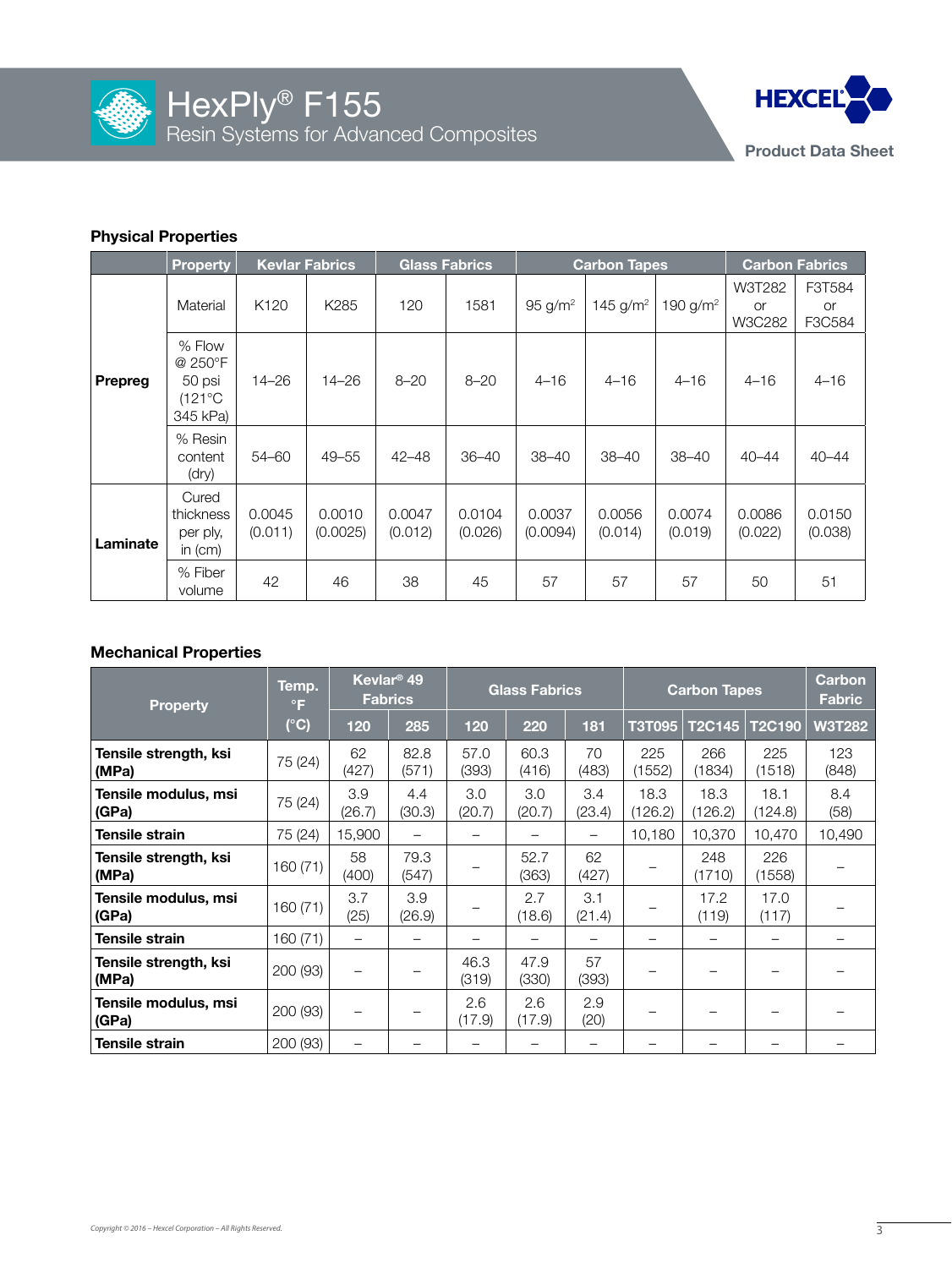



| <b>Property</b>                                                 | Temp.<br>°F   | Kevlar <sup>®</sup> 49<br><b>Fabrics</b> |                   | <b>Glass Fabrics</b> |               |                        | <b>Carbon Tapes</b>      |                          |                          | <b>Carbon</b><br><b>Fabric</b> |
|-----------------------------------------------------------------|---------------|------------------------------------------|-------------------|----------------------|---------------|------------------------|--------------------------|--------------------------|--------------------------|--------------------------------|
|                                                                 | $(^{\circ}C)$ | 120                                      | 285               | 120                  | 220           | 181                    | <b>T3T095</b>            | T2C145                   | T2C190                   | <b>W3T282</b>                  |
| <b>Compression strength,</b><br>ksi (MPa)                       | 75<br>(24)    | 32.0<br>(221)                            | 37.9<br>(261)     | 64.4<br>(444)        | 71.9<br>(496) | 75<br>(517)            | 168<br>(1158)            | 193<br>(1331)            | 170<br>(1172)            | 131<br>(904)                   |
| <b>Compression modulus,</b><br>msi (GPa)                        | 75<br>(24)    | 3.9<br>(26.9)                            | 3.4<br>(23.4)     | 3.0<br>(20.7)        | 3.2<br>(22.1) | 3.7<br>(25.5)          | 15.9<br>(109.6)          | —                        | $\qquad \qquad -$        | 8.3<br>(57.2)                  |
| <b>Compression strength,</b><br>ksi (MPa)                       | 160<br>(71)   | 24<br>(165)                              | 28.3<br>(195)     |                      | 57.4<br>(376) | 58<br>(400)            | 134<br>(924)             | 170<br>(1172)            | 140<br>(965)             | 72.0<br>(496)                  |
| <b>Compression modulus,</b><br>msi (GPa)                        | 160<br>(71)   | 3.0<br>(21)                              | 3.4<br>(23.4)     |                      | 3.0<br>(20.7) | 3.4<br>(23.4)          | —                        | 16.5<br>(117)            | $\overline{\phantom{0}}$ |                                |
| <b>Compression strength,</b><br>ksi (MPa)                       | 200<br>(93)   | $\overline{\phantom{0}}$                 |                   | 43.8<br>(302)        | 49.5<br>(341) | 48<br>(331)            |                          | $\equiv$                 | $\equiv$                 |                                |
| <b>Compression modulus,</b><br>msi (GPa)                        | 200<br>(93)   |                                          |                   | 2.8<br>(19.3)        | 2.7<br>(18.6) | 3.2<br>(22.1)          |                          | $\overline{\phantom{0}}$ | $\overline{\phantom{0}}$ |                                |
| Compression<br>interlaminar shear<br>strength, ksi (MPa)        | <b>RT</b>     | -                                        |                   | 9.5<br>(61)          | 9.8<br>(63)   | 10<br>(68.9)           |                          | 13.0<br>(89.6)           | -                        |                                |
| <b>Compression</b><br>interlaminar shear<br>strength, ksi (MPa) | 160<br>(71)   |                                          |                   |                      | 7.7<br>(53)   | $\overline{7}$<br>(48) |                          | 10.4<br>(71.7)           |                          |                                |
| Compression<br>interlaminar shear<br>strength, ksi (MPa)        | 200<br>(93)   |                                          |                   | 6.8<br>(47)          | 6.2<br>(43)   | 5.4<br>(37)            |                          |                          |                          |                                |
| <b>Flatwise tensile</b><br>strength, psi (kPa)                  | 75<br>(24)    | 800<br>(5516)                            | 749<br>(5164)     | 846<br>(5833)        | 874<br>(6026) | 780<br>(5378)          |                          | 670<br>(4620)            |                          | 940<br>(6481)                  |
| <b>Flatwise tensile</b><br>strength, psi (kPa)                  | 160<br>(71)   | 600<br>(4137)                            | 640<br>(4413)     |                      | 799<br>(5509) | 700<br>(4826)          |                          | $\overline{\phantom{0}}$ | $\overline{\phantom{0}}$ |                                |
| <b>Flatwise tensile</b><br>strength, psi (kPa)                  | 200<br>(93)   |                                          |                   | 657<br>(4523)        | 659<br>(4544) | 610<br>(4206)          |                          | $\overline{\phantom{0}}$ | $\overline{\phantom{0}}$ |                                |
| Long beam flexure,<br>lb (kg)                                   | 75<br>(24)    | 65<br>(29.5)                             | 129<br>(58.6)     | 122<br>(55.5)        | 112<br>(50.9) | 216<br>(98.2)          | $\overline{\phantom{0}}$ | $\overline{\phantom{0}}$ | $\qquad \qquad -$        |                                |
| Long beam flexure,<br>lb (kg)                                   | 160<br>(71)   | 5.5<br>(25)                              | 107<br>(48.6)     |                      | 104<br>(47.3) | 177<br>(80.4)          | $\overline{\phantom{0}}$ | $\equiv$                 | $\overline{\phantom{0}}$ |                                |
| Long beam flexure, lb<br>(kg)                                   | 200<br>(93)   | $\overline{\phantom{0}}$                 | $\qquad \qquad -$ | 93<br>(42.3)         | 85<br>(38.7)  | 165<br>(75.1)          | $\overline{\phantom{0}}$ | $\equiv$                 | $\overline{\phantom{0}}$ |                                |
| Drum peel, in-lb/3"<br>width (cm-kg/7.6 cm)                     | 75<br>(24)    | 8<br>(9.2)                               | 29<br>(33)        | 11<br>(13)           | 14<br>(16)    | 14<br>(16)             |                          |                          |                          |                                |

*All mechanical property values are based on the calculated fiber volume found on the previous table.*

*Reported property values are averages to which no statistical assurance should be associated. While Hexcel believes that the data contained herein are factual, the data are not to be taken as a warranty or representation for which Hexcel assumes legal responsibility. They are offered solely for your consideration, investigation, and verification.*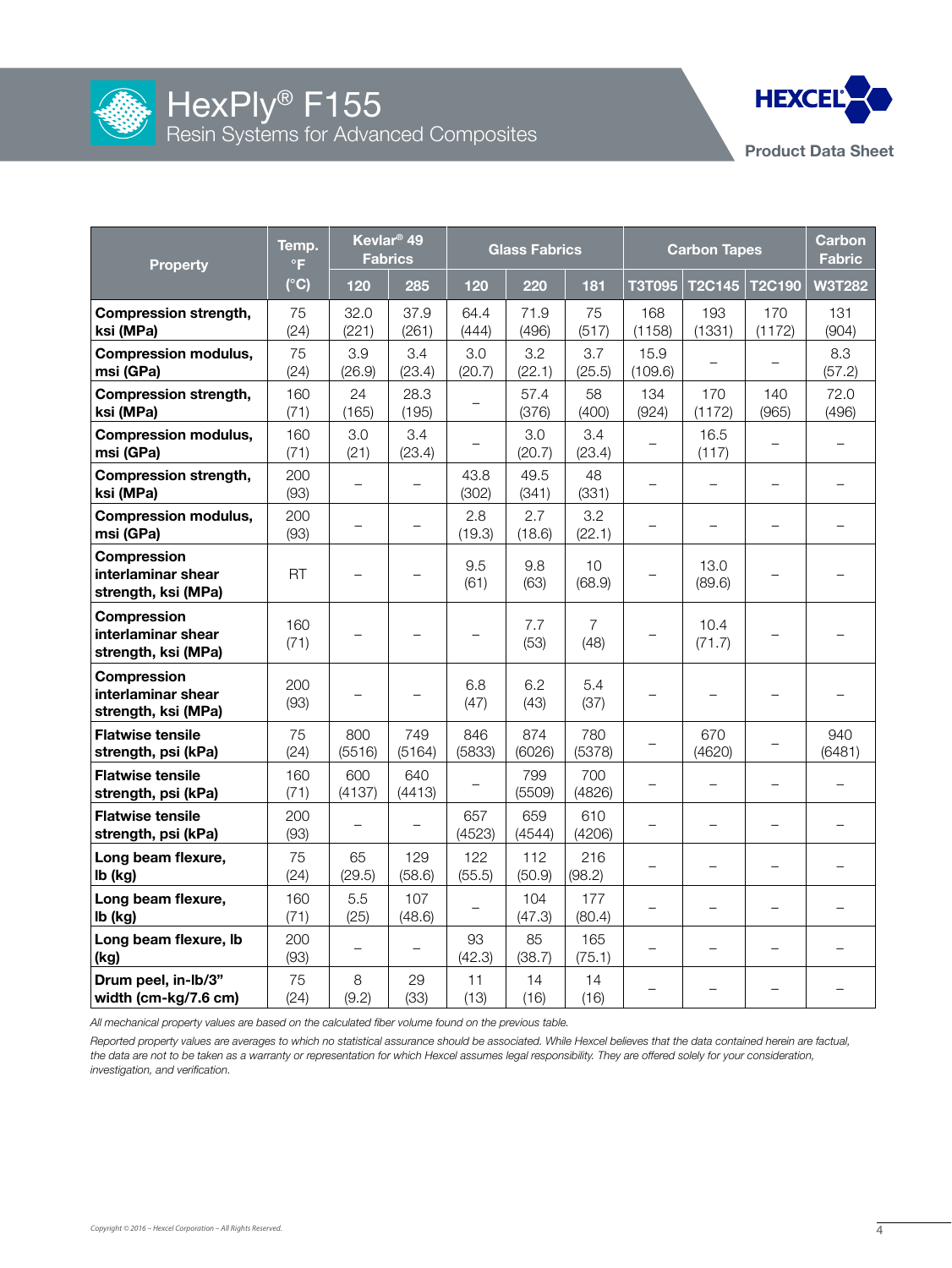



# **Cure Cycle**



#### **Cure Procedure**

- A. Apply vacuum of 22 inches (74 kPa) Hg minimum.
- B. Apply  $85 + 15 0$  psig  $(586 + 103 0$  kPa) pressure for laminates.
- C. Apply  $45 + 15 0$  psig  $(310 + 103 0$  kPa) pressure for sandwich.\*
- D. Vent vacuum bag to atmosphere when pressure reaches 20 psi (138 kPa).
- E. During cool-down when the part temperature falls below 140°F (60°C), pressure can be released and the test panel removed from the autoclave and debagged.
- *\* \* Typical for Hexcel HRH® 10 1/8 3.0 honeycomb.*

#### **Storage**

HexPly® F155 has a storage life of 180 days from date of receipt when stored at 10°F (-12°C), plus a handling life of 200 hours at 75°F (24°C) and mechanical life of 200 hours at 75°F (24°C).